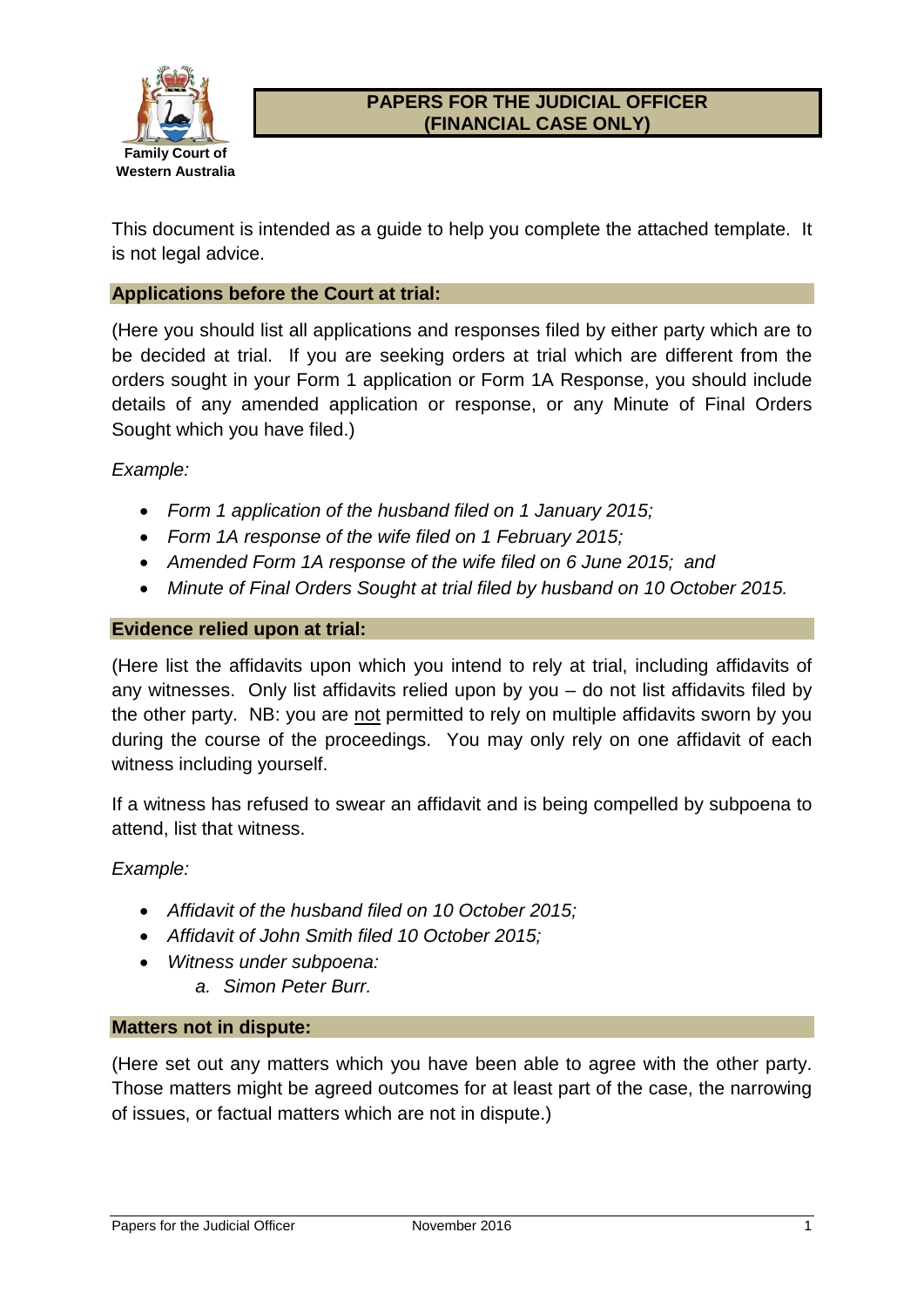*Example:*

- *The parties have agreed that the wife will retain the home, and that each party will retain their own motor vehicles. (Outcome)*
- *While the parties have not been able to agree who should retain the home, they have agreed that regardless of who retains the home the overall net assets, liabilities and superannuation should be divided equally between them. (Outcome)*
- *The parties agree that neither of them made any significant initial financial contribution, and that they both entered into the relationship with modest assets only. (Factual)*
- *The parties agree that overall their respective contributions from the date on which they began living together until the date of separation are appropriately to be regarded as having been equal. (Narrowing of issues)*

## **Matters in dispute:**

(Here set out the issues which you say need to be determined by the Court, because you and the other party have not been able to agree. You should be as specific as possible in describing the issue to be determined. For example, rather than describing the issue as "how the property of the parties should be divided" it is better to describe the issue as "whether the husband's contributions were significantly greater, as asserted by him, or whether the parties respective contributions were equal as asserted by the wife ".)

## *Example:*

- *Whether the value of the home is \$600,000 as asserted by the husband, or \$550,000 as asserted by the wife.*
- *Whether orders should be made which will enable the wife to retain the home, or whether it must be sold.*
- *Whether there should be an order splitting the husband's superannuation as proposed by him, or whether the husband should retain the whole of his superannuation and the wife should receive a greater share of the nonsuperannuation assets.*
- *Whether the contributions of the parties were equal as asserted by the wife.*
- *What is the effect of the inheritance received by the husband two years prior to separation on the assessment of contributions overall.*

## **Factors to be taken into account pursuant to the legislation:**

(Here you should list under each heading, in point form only, a short statement of what you say are the relevant factors for the Court to take into account in deciding what is a just and equitable outcome.

The headings are taken from Section 79(4) of the Family Law Act 1975 (for married parties) and Section 205ZG(4) of the Family Court Act 1997 (for parties who were not married to each other).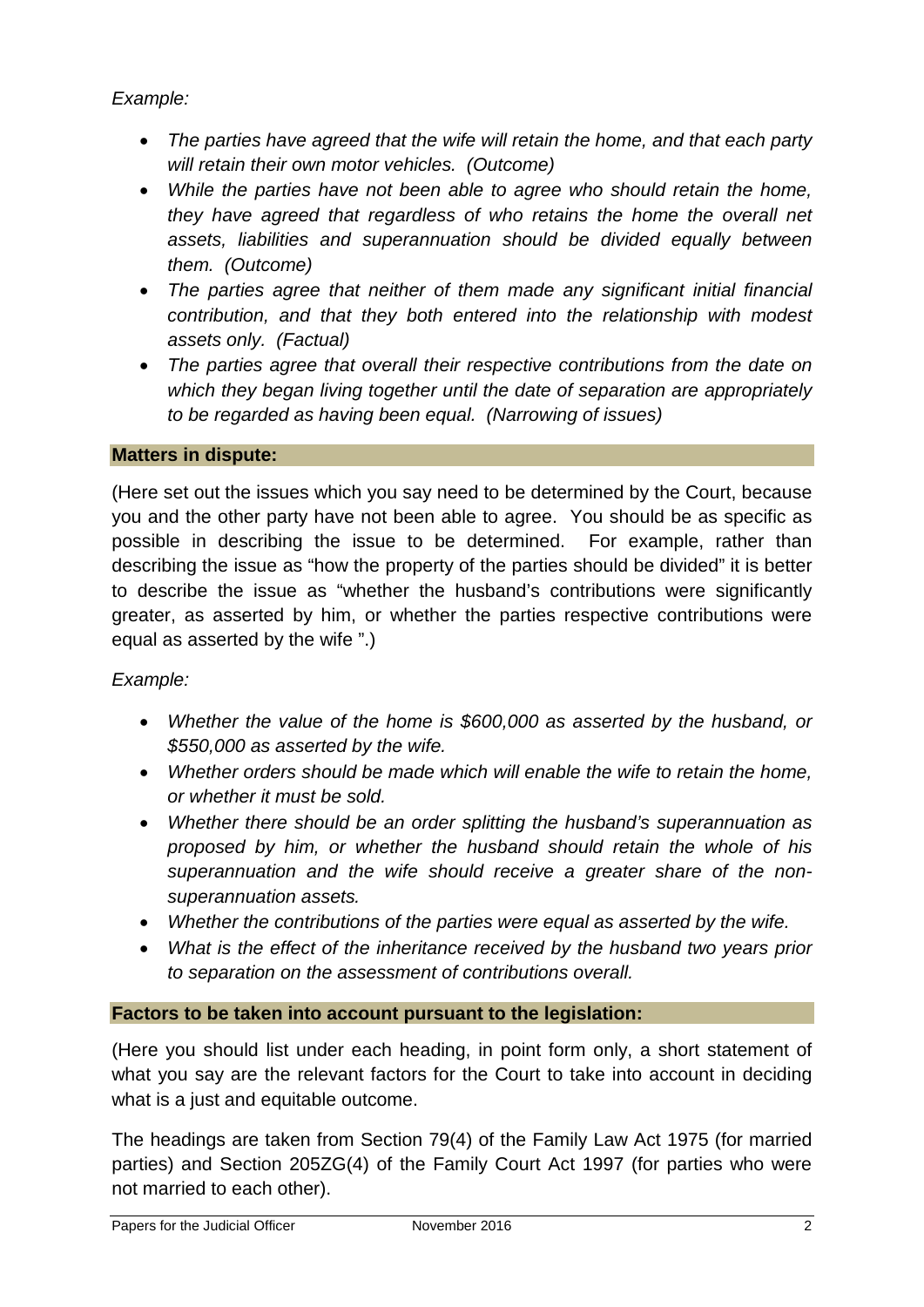All the headings from those sections are included in this template for your convenience. If a particular heading is irrelevant to your case (for example, because no Financial Agreement has been signed) then that heading may be deleted.

### **Contributions:**

**1. The financial contribution (direct or indirect) made by or on behalf of each party or a child to the acquisition, conservation or improvement of any of the property of the parties or either of them, whether or not that property has ceased to be their property.**

#### *Examples:*

- *At the start of the relationship the wife owned a home in which she had equity of about \$250,000. The husband had only nominal assets.*
- *The husband worked full-time throughout the marriage and contributed all of his income to the family.*
- *Three years prior to separation, the wife inherited \$100,000 after the death of her aunt. She applied that money to reduce the mortgage on the home.*
- *The husband's parents made a financial contribution on his behalf, by providing the parties with an interest-free loan to help them acquire their first house.*
- **2. The non-financial contribution (direct or indirect) made by or on behalf of each party or a child to the acquisition, conservation or improvement of any of the property of the parties or either of them, whether or not that property has ceased to be their property.**

## *Examples:*

- *The husband renovated the home, doing all the labour himself.*
- *The wife painted the interior of the home, and was responsible for all of the gardening and general maintenance work around the home.*
- **3. The contribution made by each party to the welfare of the family constituted by the parties and any children of the relationship, including any contribution made in the capacity of homemaker or parent.**

#### *Examples:*

• *The wife was primarily responsible for domestic tasks and for the care of the children, while the husband was employed full-time.*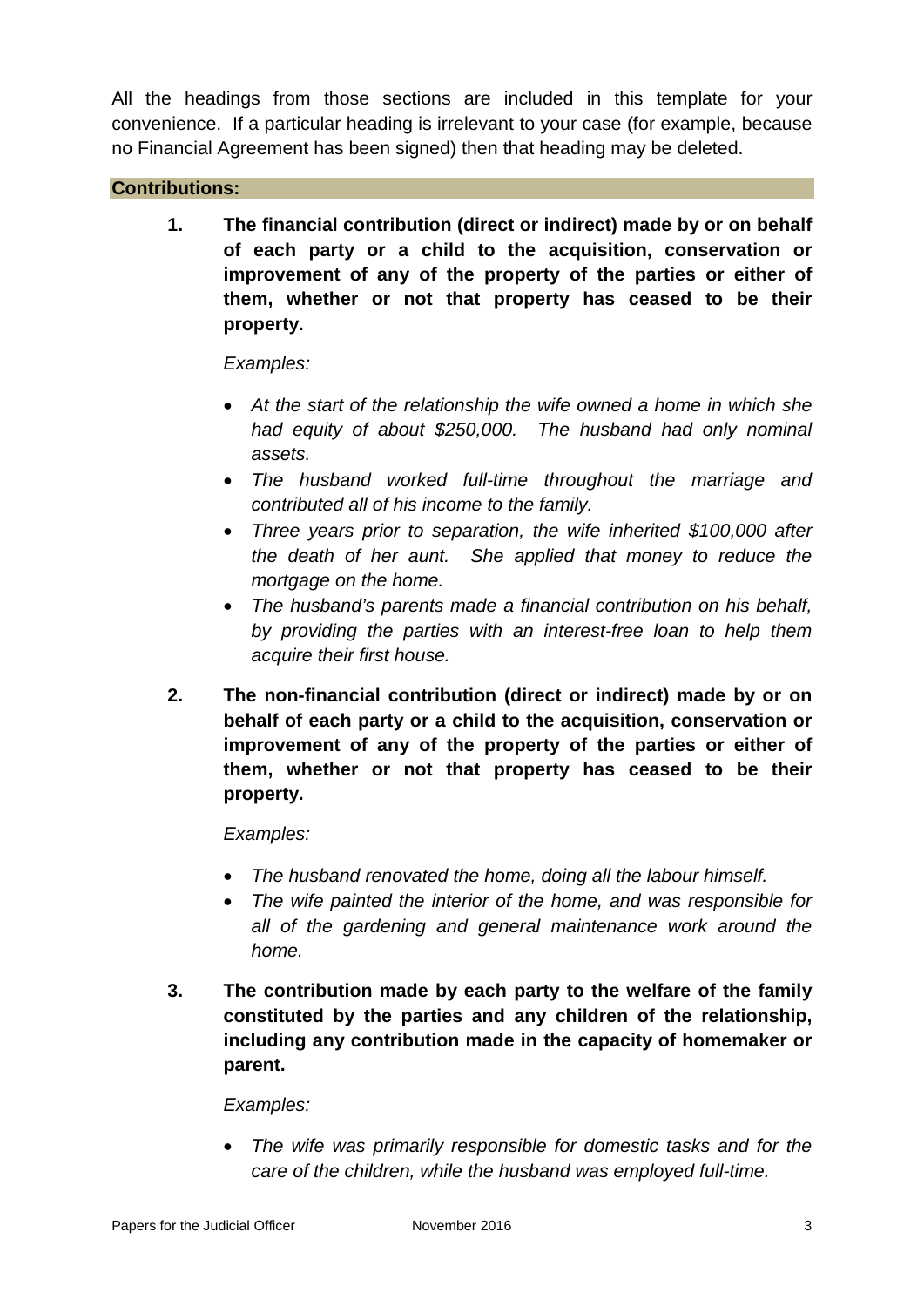- *The husband worked as a schoolteacher, and the wife worked as an accountant. By working school hours, the husband was able to take on more responsibility for the care of the children.*
- *The husband worked full-time, and acknowledges that because of that the wife was primarily responsible for the care of the children. However, the husband made a significant contribution as a homemaker and parent outside his regular work hours.*

#### **Assessment of contributions overall:**

(Here you are required to state your position as to the appropriate percentage division of the net value of the assets, based only on the overall contributions of the parties.)

*Examples:*

- *The husband asserts that the overall contributions of the parties from the commencement of the relationship through to the time of hearing are appropriately to be regarded as equal.*
- *The wife asserts that the contributions of the parties during cohabitation were equal, but that overall contributions should be assessed in the proportions of 60% to her and 40% to the husband, because of the significance of her initial financial contributions in coming to the marriage with equity in a home.*
- *The husband asserts that the contributions of the parties up to the date of separation were equal, but that overall contributions should be assessed in the proportions of 55% to him and 45% to the wife because of the inheritance which he received shortly after separation.*

#### **Earning capacity:**

**4 The effect of any proposed order upon the earning capacity of either party.**

*Examples:*

- *The proposed orders will not affect the earning capacity of either party.*
- *The proposed orders will affect the earning capacity of the husband, as it will be necessary for the business to be sold in order to equitably divide the property overall.*

**Matters referred to in subsection 75(2) (and subsection 205ZD(3) for parties who were not married) in so far as they are relevant:**

**5. The age and state of health of each of the parties.**

*Examples:*

• *The husband is aged 38 years and is in good health.*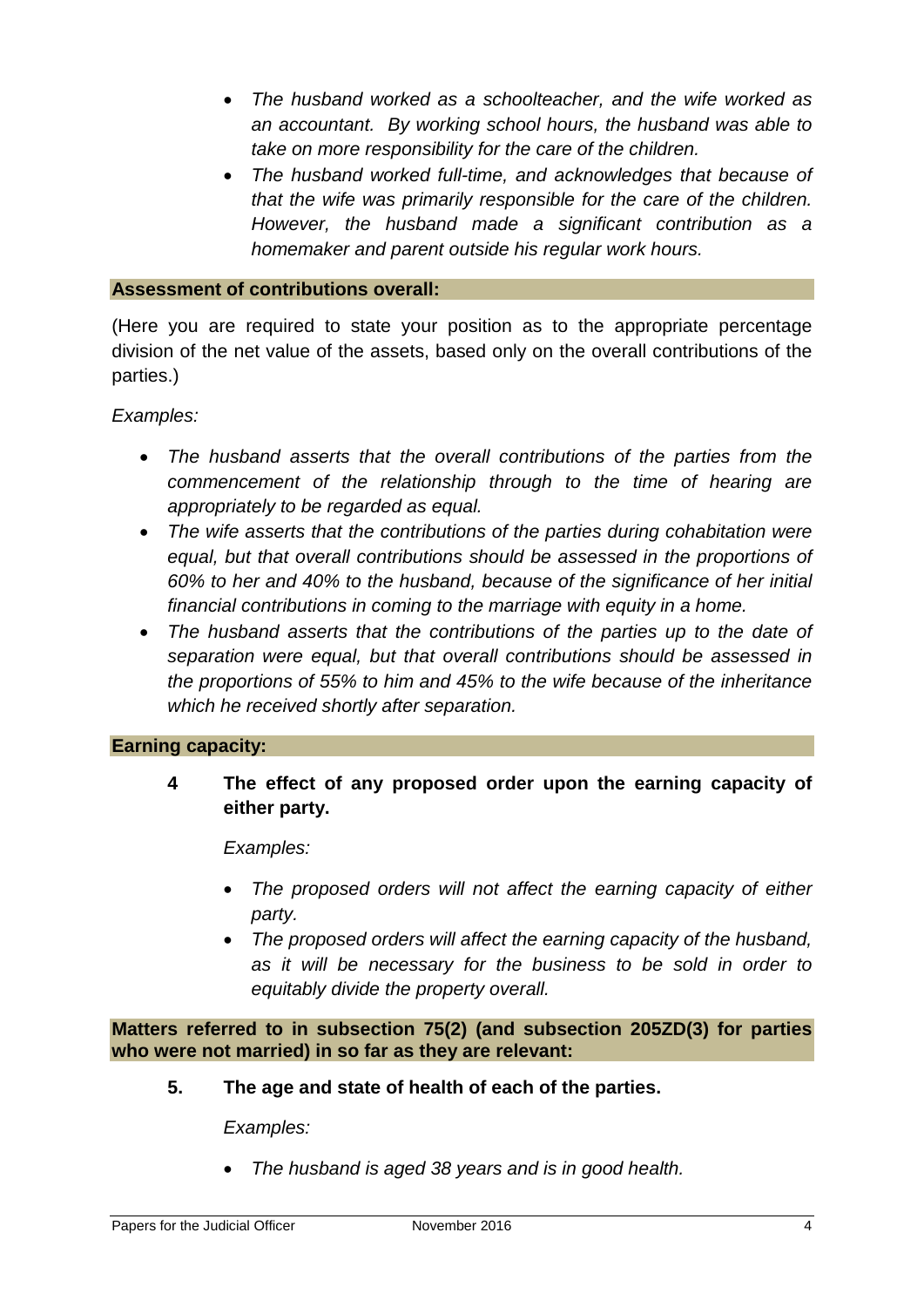- *The husband is 64 years old. While he is in good health, he is nearing retirement age.*
- *The wife is aged 42 years. She is in poor health, which affects her ability to work.*
- **6. The income, property and financial resources of each of the parties and the physical and mental capacity of each of them for appropriate gainful employment.**

## *Examples:*

- *On her proposals, the wife will receive property with an approximate value of \$150,000. She has no other financial resources. She is presently unemployed, and has no qualifications, but she has the physical and mental capacity for full-time employment if she can find it.*
- *The husband is presently employed full-time, earning approximately \$85,000 per annum. On his proposals, he will receive property with an approximate value of \$100,000. He has the physical and mental capacity to continue in his current employment.*
- *The husband is a beneficiary of a trust controlled by his father, and continues to receive distributions from it.*

# **7. Whether either party has the care or control of a child of the marriage who has not attained the age of 18 years.**

## *Examples:*

- *There are no children of the marriage still under the age of 18 years.*
- *The husband has the primary care of the two children of the marriage, who are aged 10 and seven.*
- *The husband and wife have equal shared care of their three children, who are aged four, eight and 11.*
- **8. Commitments of each of the parties that are necessary to enable them to support themselves and a child or any other person that the party has a duty to maintain.**

## *Examples:*

- *The wife refers to her financial statement filed for the purposes of trial. Her necessary commitments to support herself and the two children of the marriage are set out in that document. She has no duty to maintain any other person.*
- *The husband refers to his financial statement filed for the purposes of trial. His necessary commitments to support himself and his new wife are set out in that document. Apart from the children of the*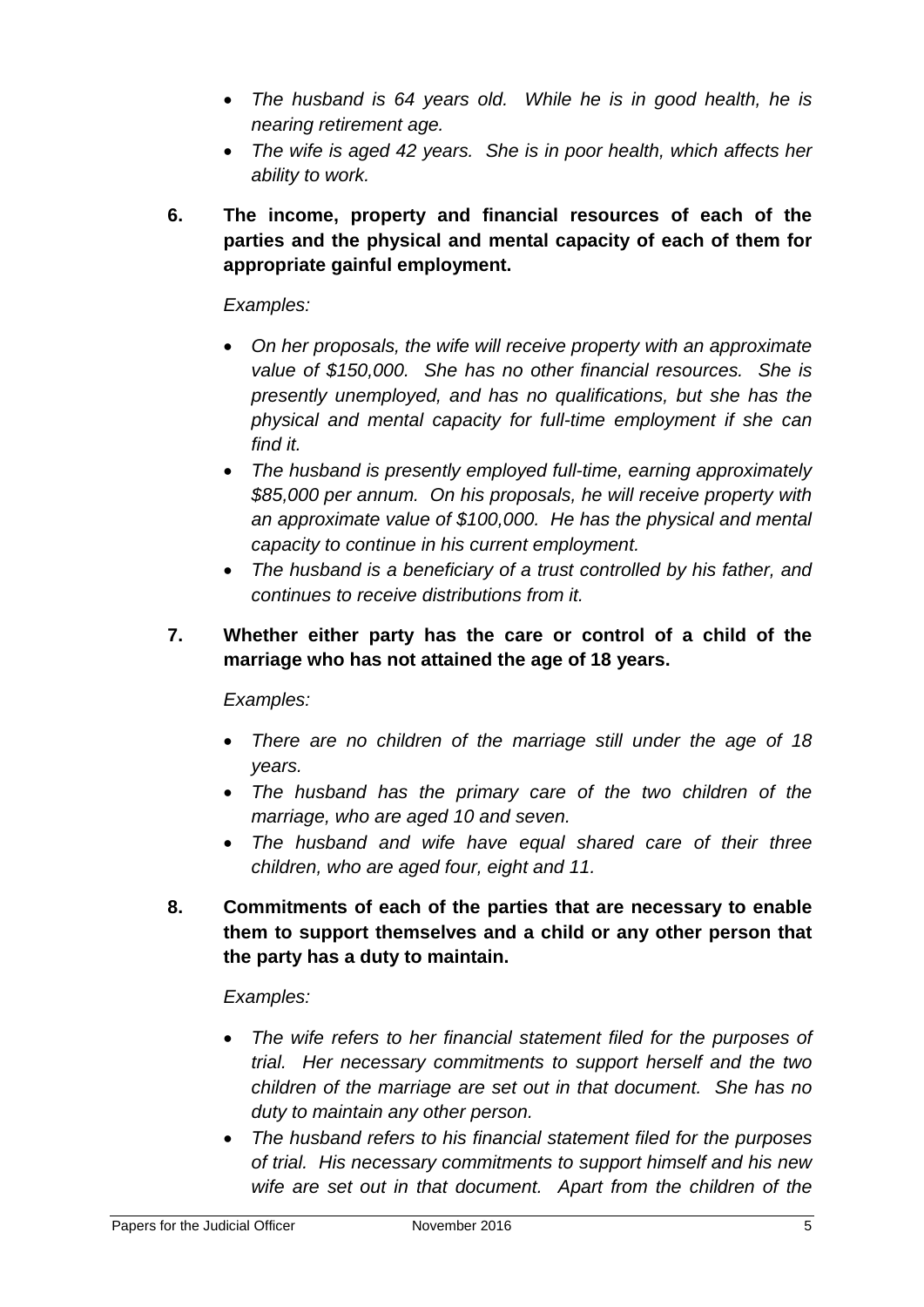*marriage and his new wife, he has no duty to maintain any other person.*

# **9. The responsibilities of either party to support any other person.**

#### *Examples:*

- *The wife has a responsibility to support the two children of the marriage.* She also has a responsibility to support the older child *John, who is 19 years old and studying full-time at University.*
- *The husband has a responsibility to support his new partner. He also has a responsibility to support his new partner's child, whose father is deceased.*

## **10. The eligibility of either party for a pension, allowance or benefit and the rate of such pension, allowance or benefit being paid.**

#### *Examples:*

- *Neither party is eligible for any pension, allowance or benefit.*
- *The husband is not eligible for any pension, allowance or benefit. He understands that the wife is in receipt of government benefits, but does not know the exact amount.*
- *The husband is eligible for a UK pension in the amount of approximately \$140 per week for life.*

## **11. A standard of living that in all the circumstances is reasonable.**

#### *Examples:*

- *During the marriage, the parties enjoyed a comfortable lifestyle. The children attended private schools, the parties regularly ate out at restaurants, and they lived in a comfortable home. They took overseas holidays once per year.*
- *During the marriage, the parties had a modest lifestyle. They lived in rental accommodation, and had little surplus income for luxuries or holidays.*
- **12. The extent to which the payment of maintenance would increase the earning capacity of the party receiving it, by enabling him or her to undertake a course of educational training, or become established in a business or otherwise to obtain an adequate income.**

#### *Examples:*

• *The wife has, since separation, commenced training to qualify as a schoolteacher. She requires maintenance to enable her to*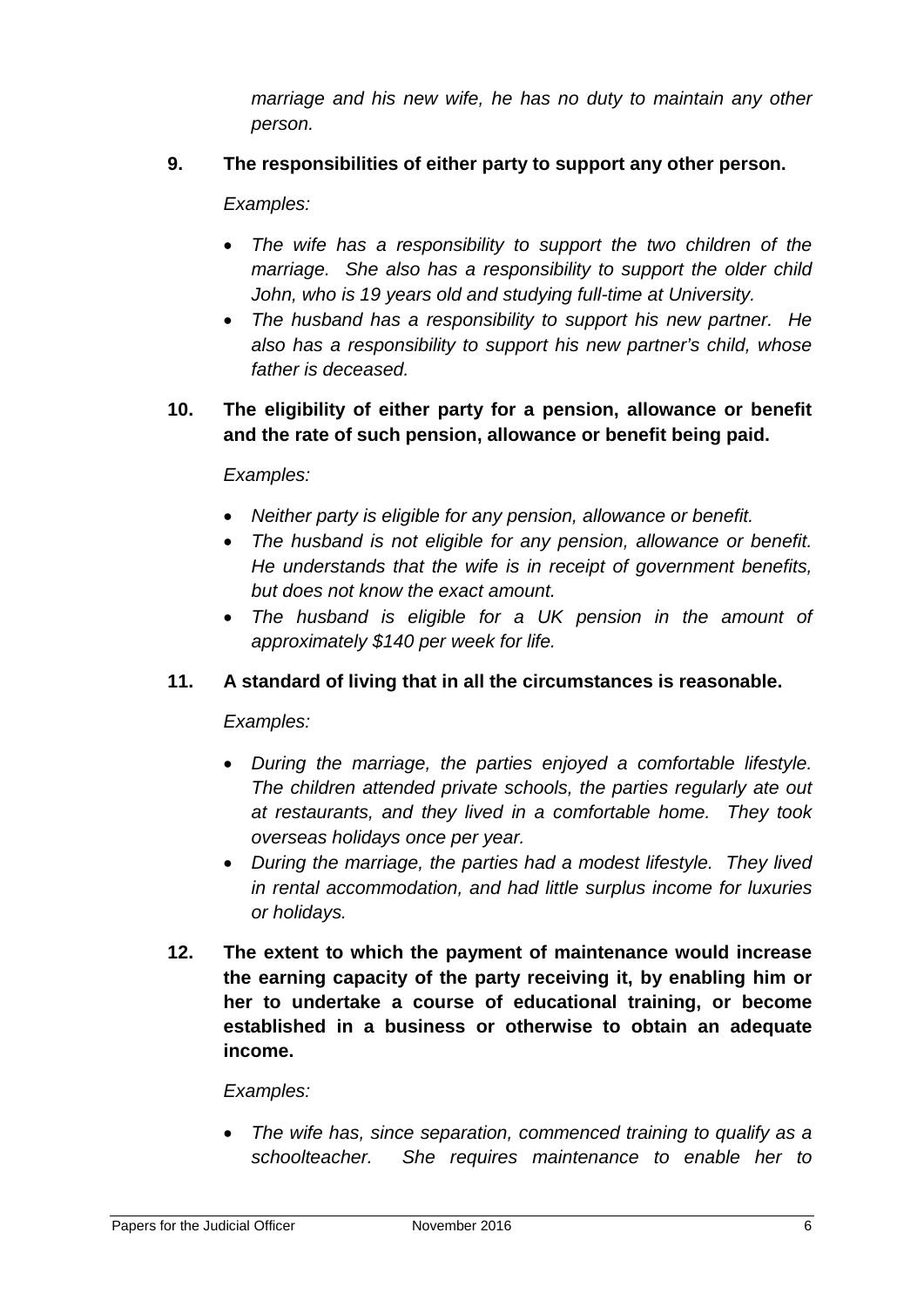*complete her studies, which will take another two years. Once qualified, she will be able to earn a reasonable income.*

**13. The extent to which the party whose maintenance is under consideration has contributed to the income, earning capacity, property and financial resources of the other party.**

### *Examples:*

- *The husband continues to work running the business that the parties established together many years ago. In the early years of the business, both parties worked full-time in it. After the children were born, the wife ceased working in the business and devoted herself full-time to the care of the children.*
- *The wife is now a qualified accountant. She studied full-time during the marriage to obtain her qualifications, and the husband financially supported her throughout her studies.*
- **14. The duration of the relationship and the extent to which it has affected the earning capacity of the party whose maintenance is under consideration.**

#### *Examples:*

- *The parties were married for 30 years. The wife has not worked in paid employment since the birth of their first child 26 years ago. The employment qualifications which she held prior to the birth of the first child are now out of date, and she holds no relevant qualifications for employment.*
- *The relationship of the parties lasted only four years. At the commencement of the relationship, the applicant was in the same job he now holds. His earning capacity has been unaffected by the duration of the relationship.*

# **15. The need to protect a party who wishes to continue that party's role as a parent.**

#### *Examples:*

- *The wife wishes to continue in her present role as a full-time parent. The children are aged only two and four years, and it is reasonable that she do so.*
- *The children of the marriage are now 15 and 17. It is not necessary or reasonable for either party to defer paid employment to have a full-time role as a parent.*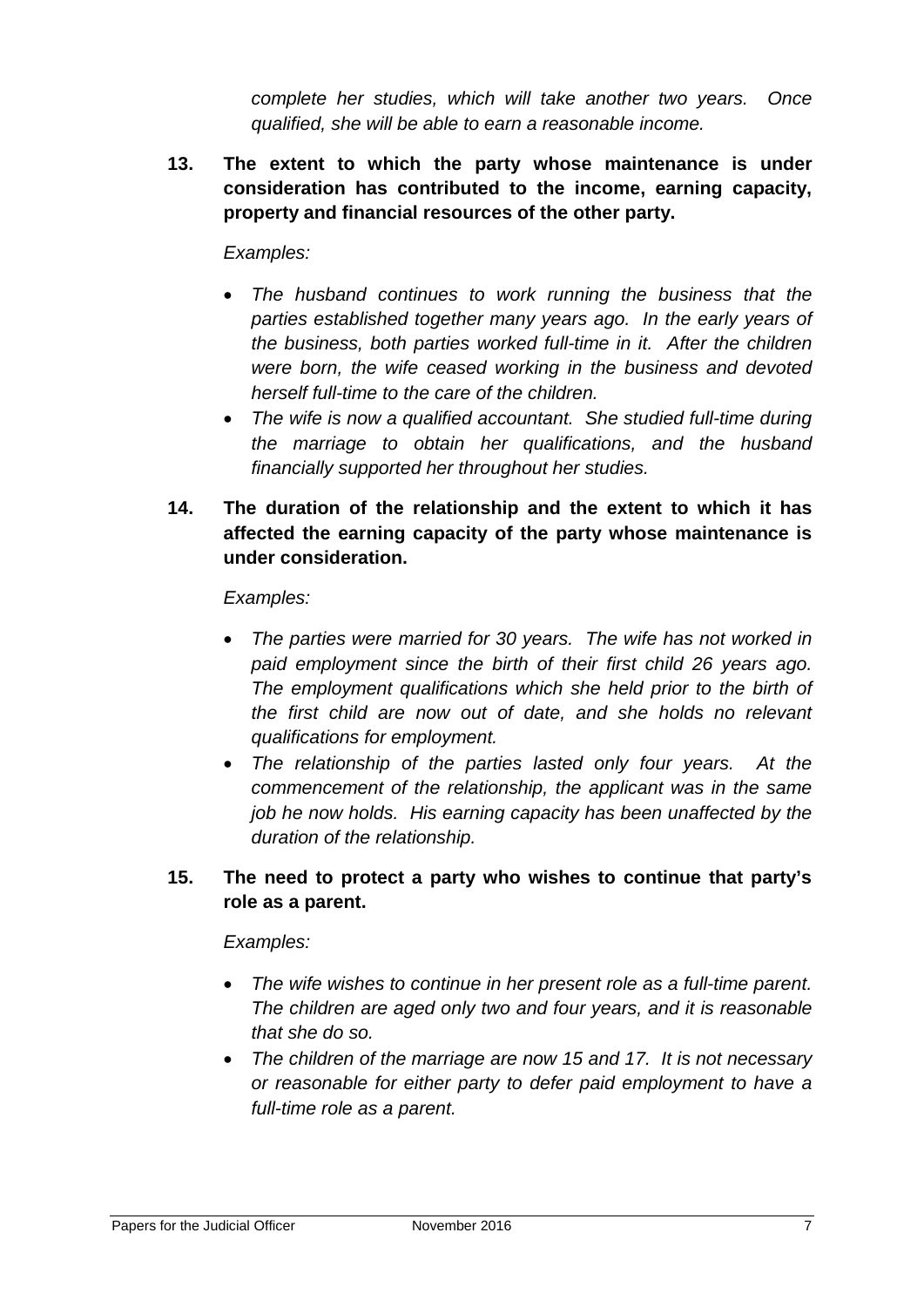**16. If either party is cohabiting with another person, the financial circumstances relating to the cohabitation.**

# *Examples:*

- *The husband is not cohabiting with any other person.*
- *The wife has been living with her new partner for two years. The new partner earns an income in excess of \$250,000 per year.*
- *The husband has been living with his new partner for two years. The new partner is an invalid pensioner.*
- **17. Any child support under the Child Support (Assessment) Act that either party has provided, is to provide or might be liable to provide in the future.**

## *Examples:*

- *The wife is employed on a salary and pays child support as assessed in the sum of \$150 per week.*
- *The wife has the full-time care of the children. The husband is selfemployed and arranges his affairs so as to minimise his child support liability. The wife presently receives no child support.*

# **18. Any fact or circumstance which the justice of the case requires to be taken into account.**

## *Examples:*

- *Since separation, the wife has removed \$100,000 from the joint bank account and failed to account for it.*
- *Immediately prior to separation, the husband removed \$50,000 from a bank account. He alleges that he gave that money to his sister and that it has subsequently been spent.*

## **Adjustment to contributions based entitlement:**

(Here you are required to state what adjustment, if any, should be made to what would otherwise be the contributions based entitlement of each party, because of the various factors listed above. The adjustment must be expressed in terms of a percentage of the net value of the assets.)

## *Examples:*

- *The husband asserts that no adjustment to the contributions based entitlement of the parties should be made. Both parties earn similar incomes, neither has re-partnered, and they share equally in the care of the children.*
- *The wife asserts that an adjustment to the contributions based entitlement of the parties should be made in her favour, in an amount equal to 10% of the*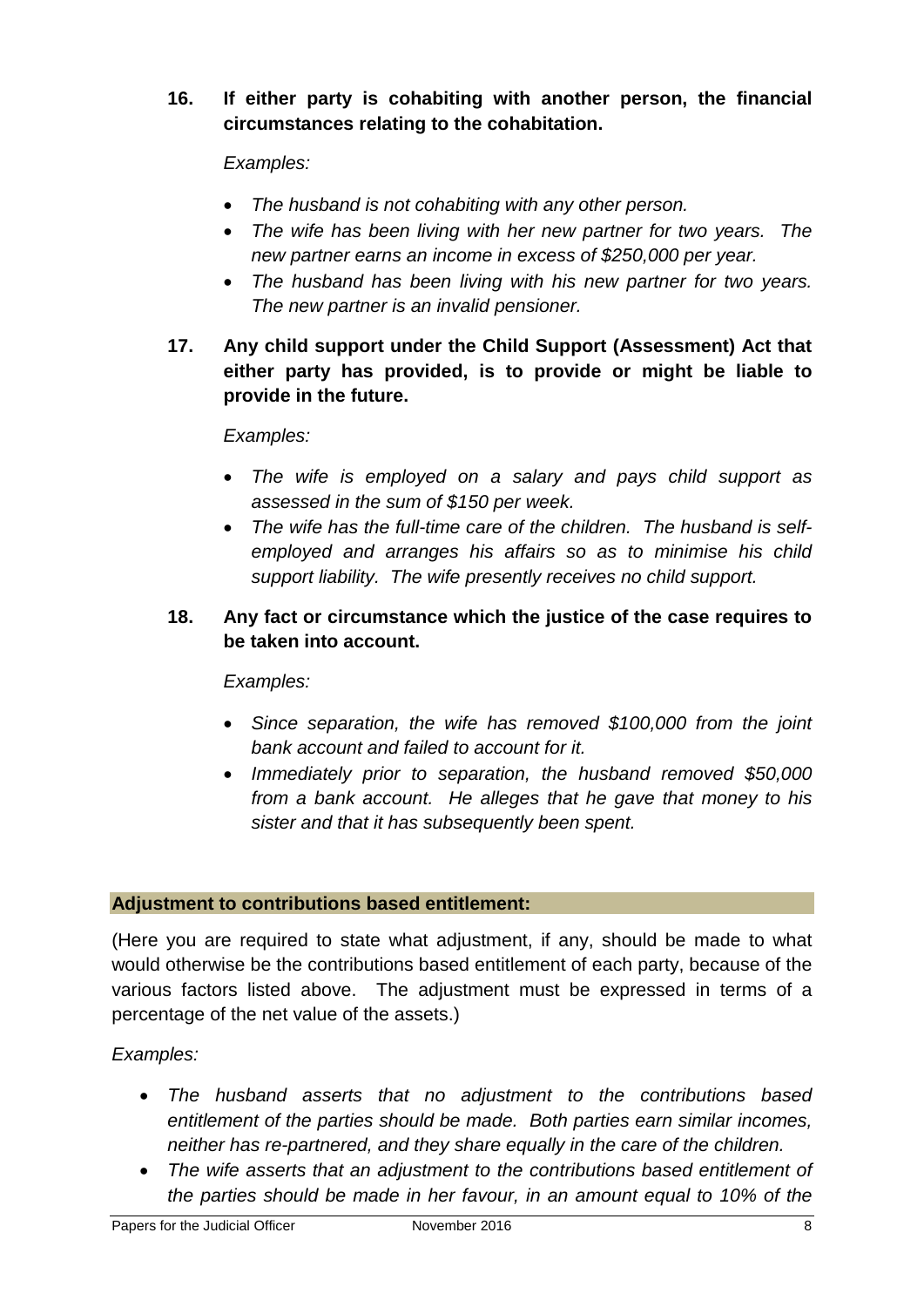*net value of the assets. She has primary care of the children, is in poor health, and earns an income significantly less than that of the husband.*

#### **Chronology:**

(You should include in your Papers for the Judicial Officer, or attach as a separate document if more convenient, a chronology of the events which you say are important for the Judicial Officer to understand your case. You do not need to include each and every event that has happened – only those which you say are significant.

Your chronology is not evidence. Any event listed in the chronology, therefore, must be an event about which you have given evidence in your trial affidavits. For that reason, the template chronology includes a column for you to cross reference the event to the relevant paragraph of your trial affidavit.

If you and the other party are able to agree a chronology, it is helpful for a joint chronology to be filed.)

The template includes a table similar to the one set out below. Once you download the template, you can insert details into the table, and add extra lines as required.

| Date:             | Event:                                                                                                                                       | in<br>Paragraph<br>number<br>trial affidavit: |
|-------------------|----------------------------------------------------------------------------------------------------------------------------------------------|-----------------------------------------------|
| 29 January 1960   | <b>Father born</b>                                                                                                                           | $\overline{2}$                                |
| 24 April 1965     | Mother born                                                                                                                                  | $\boldsymbol{4}$                              |
| 28 September 1988 | Parties married                                                                                                                              | 5                                             |
| 11 September 1996 | Parties<br>Joshua<br>son<br>Samuel Smith born                                                                                                | $\overline{7}$                                |
| 29 January, 1997  | first  <br><b>Parties</b><br>purchase<br>home at 21 Smith Street<br>for $$400,000$ , using wife's<br>inheritance of \$100,000 as<br>deposit. | 33                                            |
| 12 August, 2011   | Husband made redundant.<br>Receives<br>lump<br>sum<br>payment of \$85,000.                                                                   | 42                                            |
| 29 December 2014  | Parties separate                                                                                                                             | 22                                            |

*Example:*